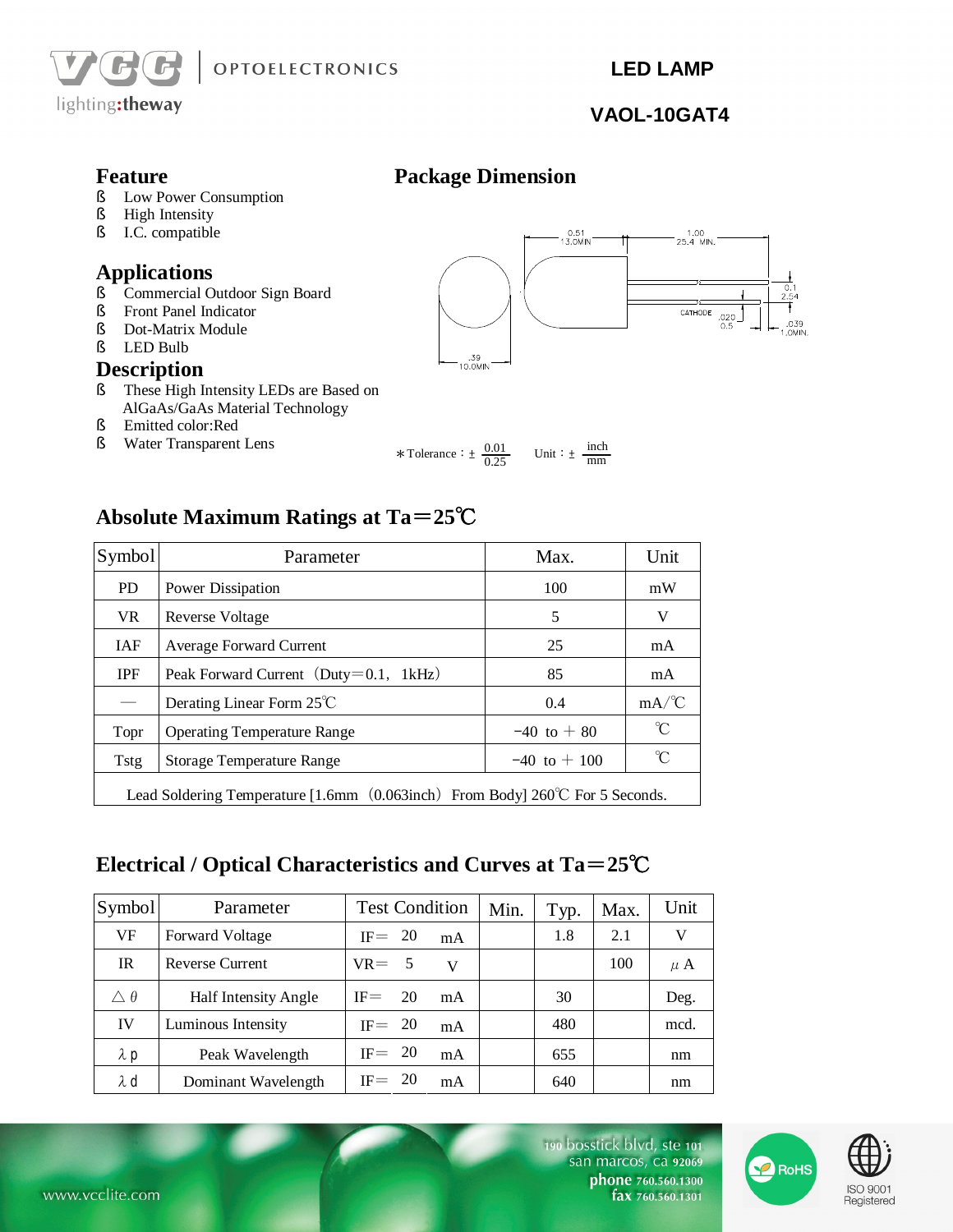| Symbol         | Iv            |                    | $V_F$           |             | $\lambda$ D         |             |  |
|----------------|---------------|--------------------|-----------------|-------------|---------------------|-------------|--|
| Parameter      |               | Luminous Intensity | Forward Voltage |             | Dominant Wavelength |             |  |
| Condition      | $IF = 20mA$   |                    | $IF = 20mA$     |             | $IF = 20mA$         |             |  |
| Unit           |               | mcd                | V               |             | nm                  |             |  |
|                | Grade         | Range              | Grade           | Range       | Grade               | Range       |  |
|                | <b>BIN 14</b> | 480~680            | B               | $1.8 - 1.9$ | R1                  | $630 - 640$ |  |
|                |               |                    | $\mathcal{C}$   | $1.9 - 2.0$ | R <sub>2</sub>      | $640 - 646$ |  |
| <b>Binning</b> |               |                    | D               | $2.0 - 2.1$ |                     |             |  |
|                |               |                    |                 |             |                     |             |  |
|                |               |                    |                 |             |                     |             |  |
|                |               |                    |                 |             |                     |             |  |

### **Electrical Characteristics at Ta=25℃**

Intensity: Tolerance of minimum and maximum  $= \pm 15\%$ 

Vf: Tolerance of minimum and maximum  $= \pm 0.05v$ 

NOTE:

lighting:theway

1. Static electricity and surge damages the LED. It is recommend to use a anti-static wrist band or anti-electrostatic glove when handing the LEDs. All devices, equipment and machinery must be properly grounded.

2. Specific binning requirements –please contact our home office

#### **Radiation Diagram**





Angular displacement 0